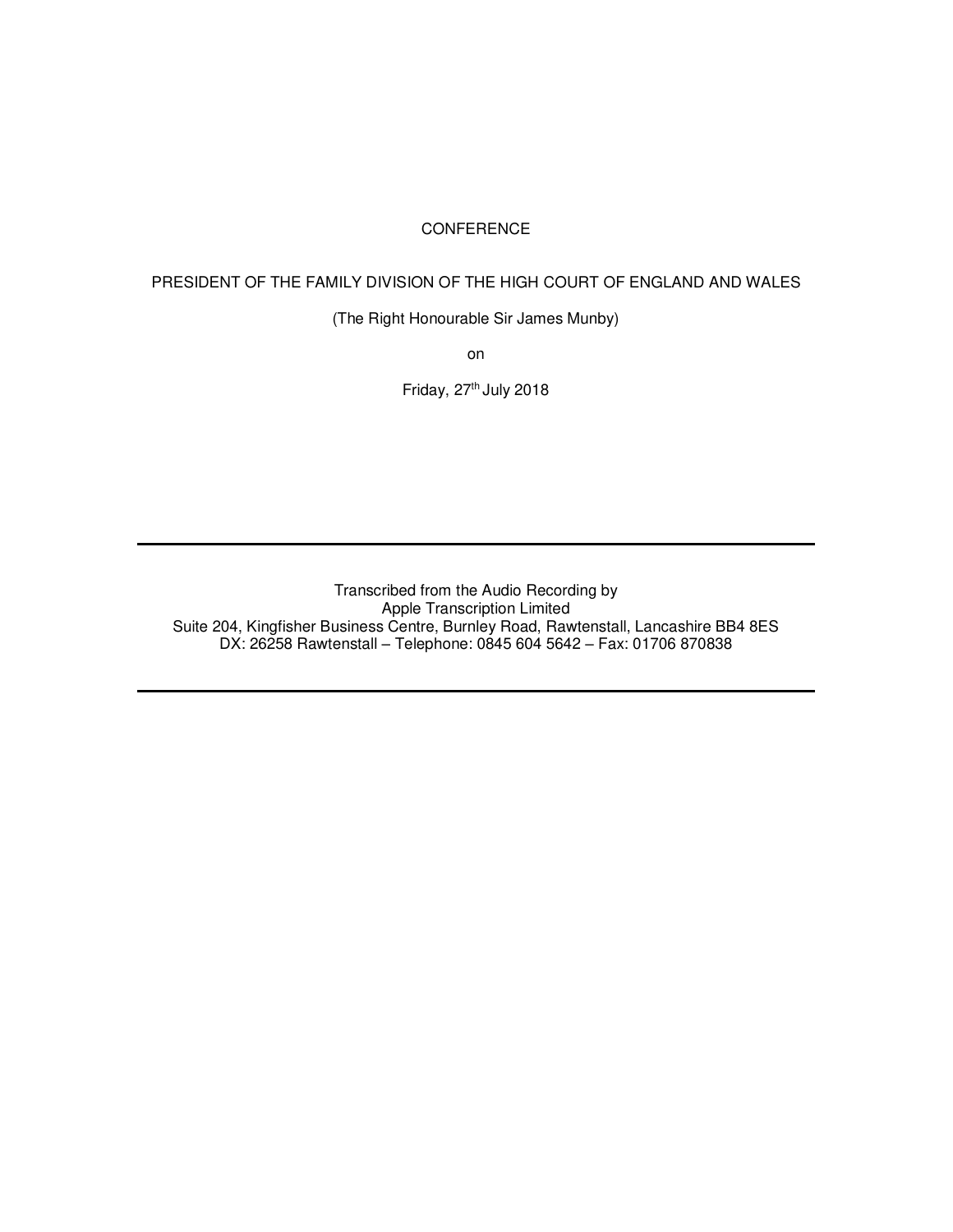**RUSSELL HAYES:** Hello everybody. Thanks for coming. I think you all know me but I am Russell Hayes from the Press Office. Sir James is going to say a few words first and then we can go to questions. Everything is on the record and we will be doing a transcript which will hopefully appear by late afternoon. When you ask a question, please can you identify yourself and which outlet you are from. So, I will pass over to Sir James Munby without further ado. Thank you.

**THE PRESIDENT OF THE FAMILY DIVISION:** The reason we are here today is very simple. A number of you and various other journalists asked for an interview, some of them hoping for an exclusive interview. It seemed to me that the open, transparent and fair way of dealing with this was not to make invidious choices between you but simply to have a press conference where you could all ask your questions. I am not going to say anything by way of introduction, except this, I have been quite political in my views in recent months. It has all been on the record and if you want to know my views on the kind of topics which may be of interest to you, if you look at the lecture I gave at Edinburgh University; the lecture I gave at Liverpool University; the talk I gave to the Family Law Bar Association in May; the talk I gave to Young People's Conference on Tuesday of this week; and the interview with me which the FLB has published this week in Family Affairs, which is the in-house journal of the Family Law Bar Association, you will find a cornucopia of stuff with lots of quotable phrases. So, without more ado, who wants to start?

**SANCHIA BERG (BBC):** Yes, the Family Drugs and Alcohol Courts future is in question. What do you say to your successor?

**THE PRESIDENT OF THE FAMILY DIVISION:** The short answer to that is yes, I made public my views on this and it was published, I think, in the most recent issue of Family Law, where I published a hard-hitting comment piece, which said that this was a very important thing which we were in danger of losing, one of the most important developments in family justice in the last 40 years and you will need to check the article for the precise words I used but in effect I said that this was a lack of imagination and commitment and something had to be done about it. The immediate problem is the termination by central government of the funding of the FDAC national unit, not the FDACs themselves, but the FDAC national unit, which was the body which coordinates the work of FDAC and in terms of how new FDACs operates, I put it, as midwife and health visitor and the amount of money which is needed per annum for ongoing funding of FDAC is £250,000. When you contrast that trivial sum of money with the immense good the FDAC does some might think it is a no-brainer. It is deeply, deeply disturbing news.

**FRANCES GIBB (THE TIMES):** Frances Gibb, The Times. In your recent lectures and pronouncements you seemed to be expressing frustration at some of the things you set out to do, such as delays in cases and so on have not come to pass. Do you blame the Government?

**THE PRESIDENT OF THE FAMILY DIVISION:** One has got to be careful what one means by "government". Government usually pray in aid pressures of parliamentary time and I am not going to talk politics, either with a big or a small "p" but there are particular pressures on parliamentary time at present but as I spelled out in I think my Edinburgh lecture the history of law reform in this country is bedevilled by immense delays when even the seemingly most easy and obvious thing takes decades to be implemented. One of the examples I gave was that the single family court which was recommended for introduction in 1974 by a very high-powered committee took 40 years to be introduced, although I never heard anybody argue against it. So, there are huge processes of inertion and in some instances there is no doubt, and if you want a very topical example the speech I gave on Tuesday of this week at the Young People's Conference is very hard-hitting even by my standards, and unequivocally points the finger of responsibility in a particular quarter. I mean the punchline in that, and again you need to check the quote, I said the rules committee which changes the rules and the President, who is responsible for practice direction wished to introduce new rules and practice direction in order to put a stop to the scandal of alleged victims of domestic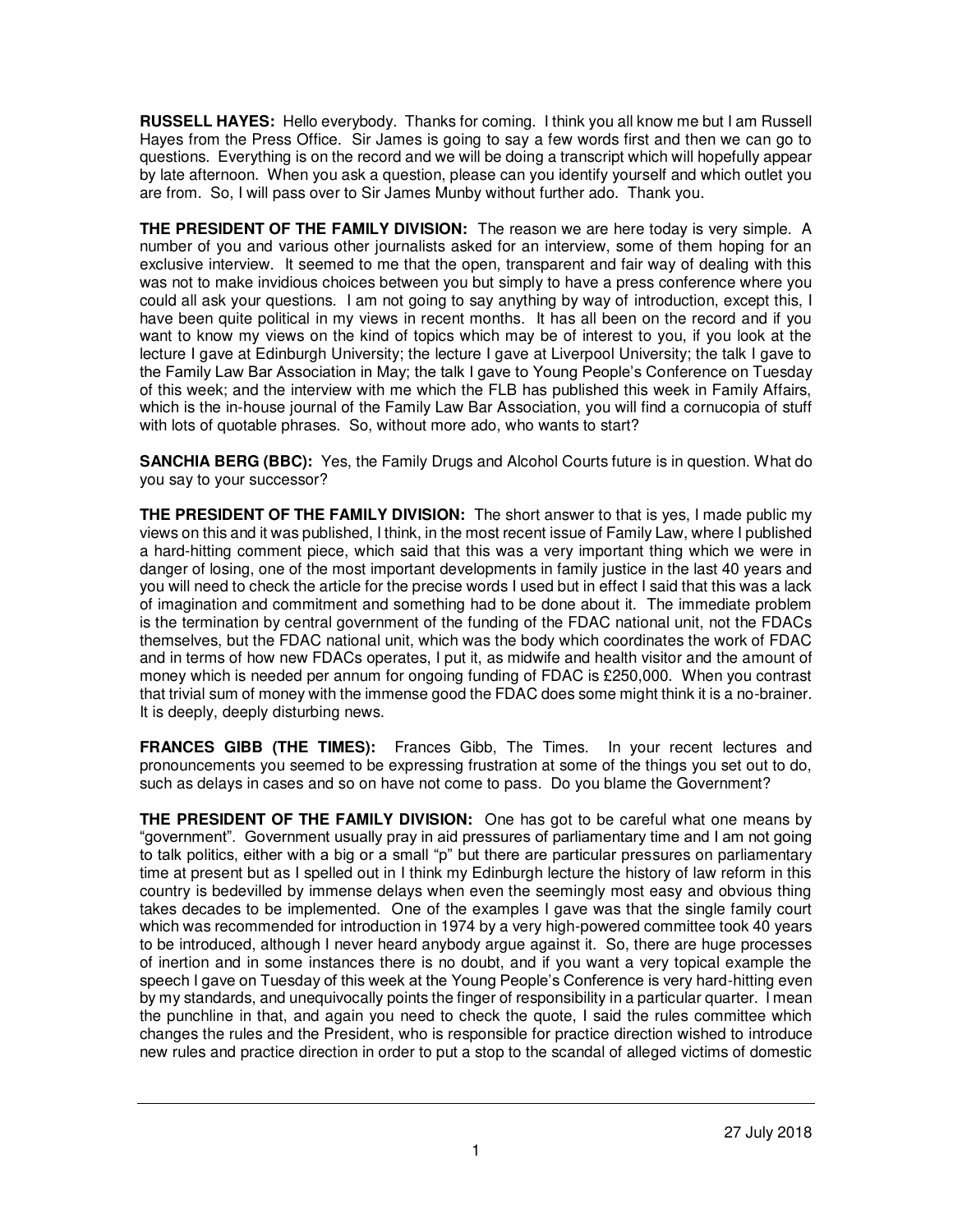abuse being cross-examinedby their perpetrators. We wanted to... in relation to that the government simply said we agreed but you will have to wait for a timetable.

In relation to another part of that overall project which I referred to, the pressing need to change the way in which we arrange for children who wish to come to court and see the court, give evidence if they want to and meet the judges, the simple fact is that the relevant working group who recommended reforms four years ago the rules committee has been pressing for it for three years and of Tuesday of this week absolutely nothing had happened and the Minister wrote a letter very recently saying that the Minister could not support either the rules, which the Rules Committee wanted to introduce and practice direction that I wanted to introduce and I said words to the effect why did the Rules Committee recommend this? Because it is the right thing to do. Why did the President recommend this? Because it is the right thing to do. Why has the Minister refused to agree? Because of the cost. That is a particular example. I think there are wider problems of inertia and I imagine somebody is going to get onto the topic of divorce law reform. I merely observe that in relation to the fact that in 1996 the government decided to implement reforms which were recommended by the Law Commission. They were never actually commenced although legislation was passed. Some years later the legislation was repealed and here we are, 22 years later, if I have got the maths right, where we are and I mean the chorus of comments in the newspapers in recent days was spurred by the decision of the Supreme Court as by and large being eloquent as to the need for reform in circumstances where many people were pressing for that reform for decades and the simple fact is that for whatever reason law reform takes an unconscionably long time sometimes.

**STEVE DOUGHTY (DAILY MAIL):** Sir James, you gave a few weeks ago you appeared to say or were reported as saying that effectively the decline of the two parent nuclear family was to be welcomed.

**THE PRESIDENT OF THE FAMILY DIVISION:** I did not say that. I was misquoted and it would be helpful if people... let me make this clear. I believe in what the great C P Scott said, "Facts are sacred, comment is free." I was misquoted. It was taken out of context. Any fair comment based on what I had actually said would not have generated those headlines and if I might take the opportunity, one of the causes of considerable concern by many people is that the media very rarely give a link to the judgment or the text or the Court, or whatever it is on which they are commenting and it would be enormously helpful... and I mean virtually everything I saw is public, it is on the record. It is publicly available on the websites. It is worth the moment to get the text. There are some media outlets who are now putting in hyperlinks and the quotation. It would be most helpful if in future the media would adopt that as a standard practice, so that the reader could work out for him or herself whether the reporting is accurate or inaccurate. So, my answer, Steve, is read what I said, quote as much as you like, comment in the most vigorous fashion. I do not mind comment, whatever it says, but please, please, please, and this is a general plea to the media, do not quote out of context, do not misquote. I tend to craft what I say very carefully and it does not help anybody if things which are said are recorded in an unhelpfully, inaccurate way.

**JOSHUA ROZENBERG:** Can I start by wishing you happy birthday and congratulations on the grandchild yesterday. I know you will not comment on your cases but can I ask you to say a bit more about the decisions of the Supreme Court on Wednesday. Were you disappointed to be upheld by the Supreme Court? Does that tell us that maybe the Supreme Court these days on social issues is tending towards deference rather than activity?

**THE PRESIDENT OF THE FAMILY DIVISION:** Well, Joshua, a variant on that question was asked before the event and I gave my answer in the Family Affairs interview and my answer remains the same. It is a matter of complete personal indifference to me whether or not I am upheld or reversed on appeal by a superior court and of course as a judge, if I am reversed by a superior court I loyally have to follow the decision, whether I agree with it or not, but the view which I expressed publicly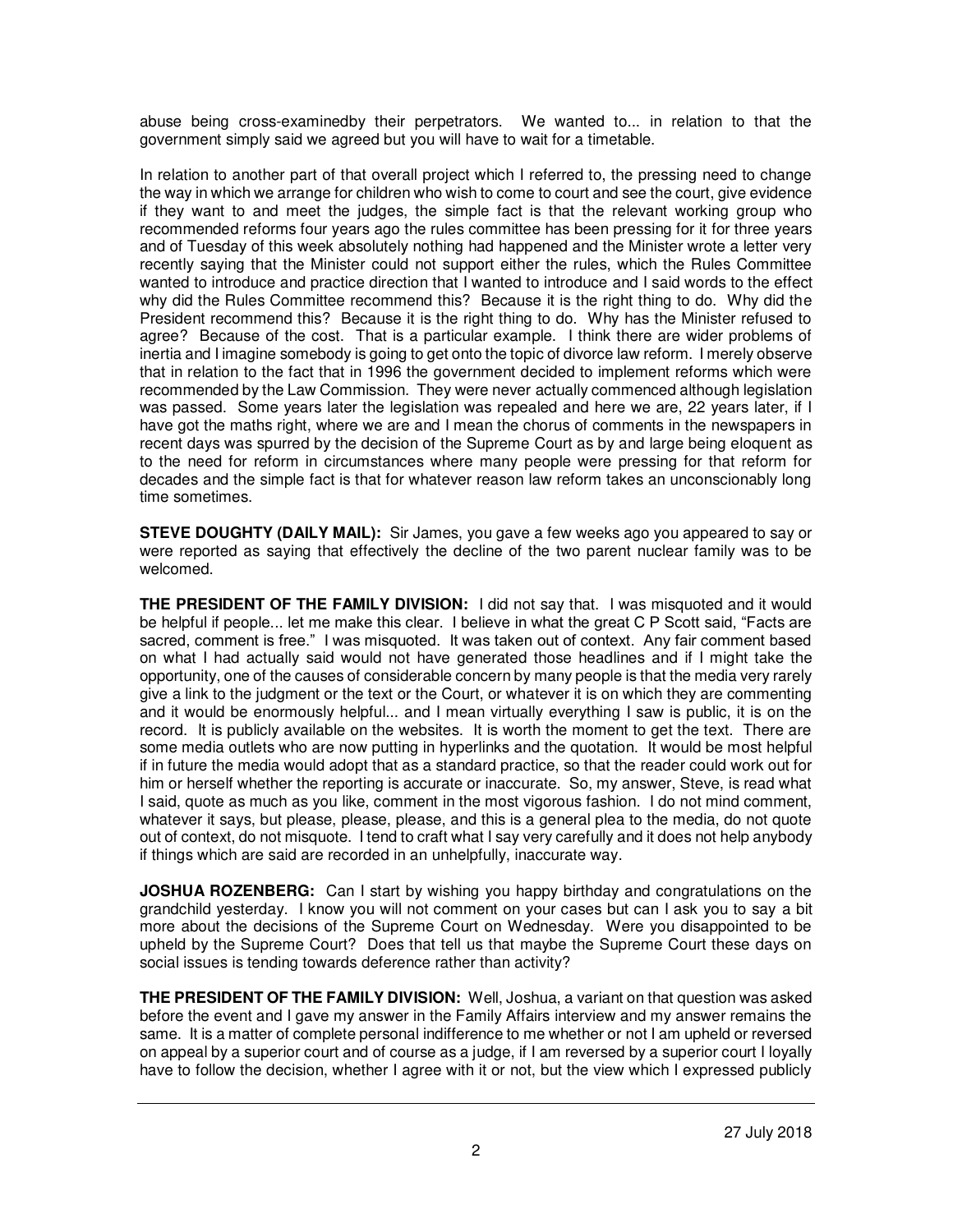beforehand was that there might be disadvantage if the appeal had been allowed because a pragmatic view might be if the appeal had been allowed, there was no problem. Reform would be off the agenda for another generation and they would simply say, "Well, Munby got it all wrong. Munby was scaremongering. We will sort it out", etcetera, etcetera. Reform would be off the agenda in circumstances where even if the House of Lords had reversed it would not have been able to reverse, I should not have thought, in a way in which would adequately reform the law. A subtle philosophical debate about whether unreasonable behaviour, to use the shorthand, is something which is assessed by reference to the quality of the behaviour, the quality of a person whose behaviour is in question or the impact on the victim of the alleged behaviour is no doubt very interesting and important from the perspective of black-letter lawyers. It does not, I should have thought, begin to grapple with the much more fundamenta questions about divorce law reform.

**MONIDIPA FOUZDER (LAW SOCIETY GAZETTE):** I would like to ask about all the things you have tried to do around transparency and yet even today there are notices posted up outside courts that give the impression they are still secret courts. I'd like to ask what your thoughts are on this.

**THE PRESIDENT OF THE FAMILY DIVISION:** My starting point and I am not saying anything I have not said before, as it happens, in judgments, my starting point... and it may be thought a rather naive, almost romantic view in the modern world, is that of the great Oliver Wendell Holmes and Louis Brandeis said in the American Supreme Court the more speech one has the more discussion one has, the more the truth is out and the best way of conquering misunderstanding, dissembling in some cases bare-faced lies, I am talking about social media rather than print or broadcast media, is actually to have more speech. The remedy is more speech, not less and Oliver Wendell Holmes' famous proposition was that if you had free speech then the truth will triumph in the marketplace of ideas. Well, that I still believe is the correct approach. The reality of course is it does not always work and the simple fact is that in relation to a huge amount of stuff on the social media, on the web, today, one could have the most transparent system in the world and it would not stop people saying what they say. Everyone could have every single Family Court completely open to the world at large. One could have complete freedom to report everything except for names and one would still, I suspect, still, I fear, see on social media the kind of material one sees today. So, that in a sense is something which will always be with us. I mean it is a predicament which did not exist in the old days because in the old days beyond printing a poster and sticking it up on the wall, essentially, you had to get some editor to agree to broadcast your views to the world, either a newspaper editor or a broadcast editors. Nowadays, of course, with social media and the internet anybody can publish anything internationally at the click of a button and therefore one has a completely free, a completely unregulated marketplace of information, ideas, dissimulation, misunderstanding and in some cases just downright untruths. I am not talking about printing and broadcasting, I am talking about social media and that, I am afraid, we will always have. If, on the other hand, one looks to the impact of all this in terms of the print media, for example, or broadcasting, I think it has transformed things. The fact is there are far more reports nowadays in newspapers than there were five or ten years ago of family cases and not just the big eye-catching Supreme court says this but much more routine stuff, which there would never have been five or ten years ago because the judgment would not have been published. In that sense, the opening up of the courts, the publication of judgments has undoubtedly affected the extent to which the family cases are being reported in the newspapers. That is all to the good and by and large the reporting is accurate. Sometimes it is not accurate. I remember a couple of year ago reading a report in a broad sheet newspaper which claimed to be a judgment of mine and I said, "This was not my case." Then, I suddenly realised that if one actually de-coded this immensely garbled report it was actually a judgment of mine but it had been so mangled and garbled in the process that my immediate reaction was the judge in the judgment being recorded was not me.

**CLIVE COLEMAN (BBC):** You have been so forthright in your lecturs and judgments. Can I ask you which issue concerns you most, that bedevils the family justice system?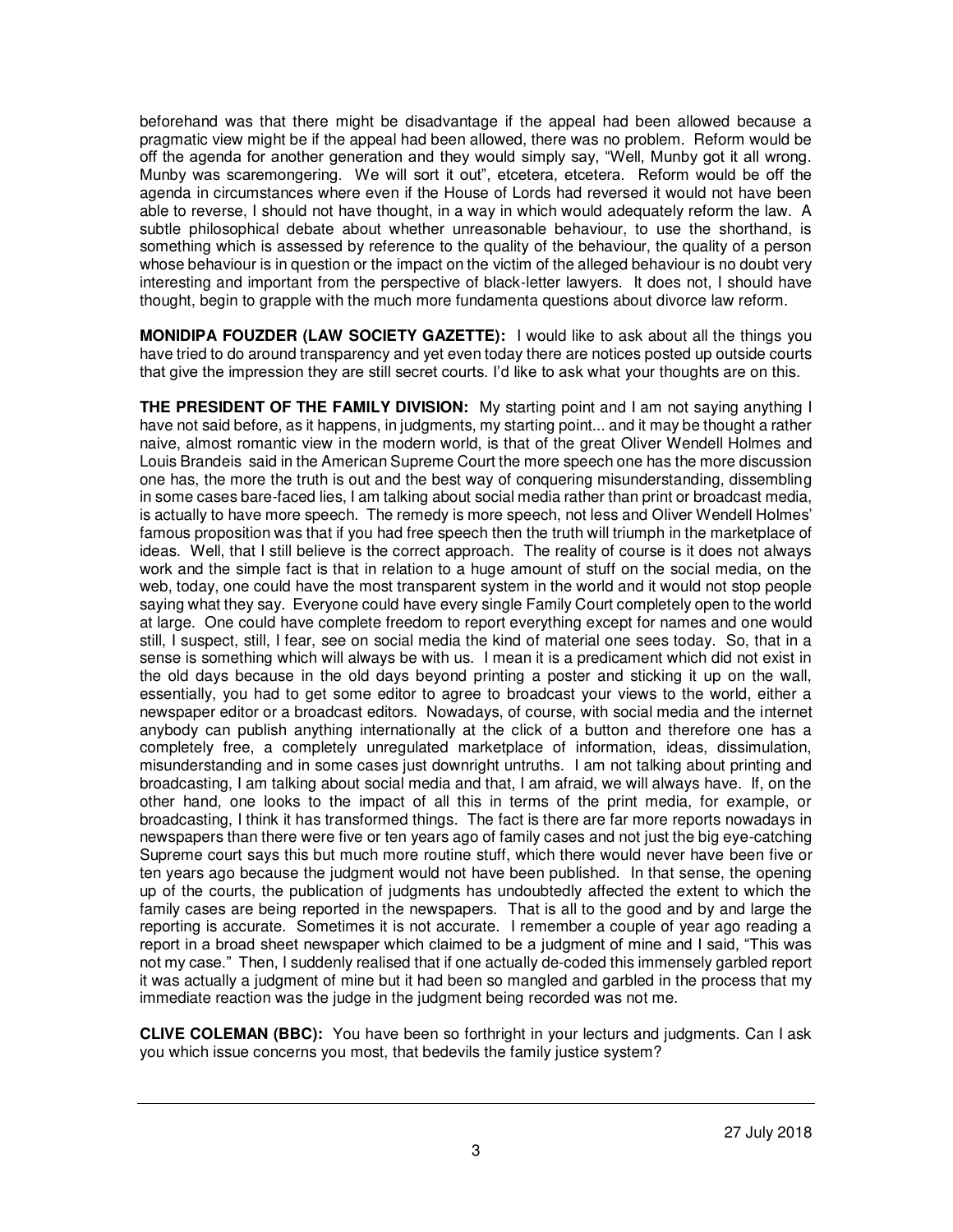**THE PRESIDENT OF THE FAMILY DIVISION:** I feared somebody was going to ask a question like that. There is not, I am afraid, a single simple answer. I mean in a sense the biggest problem, there is no secret about this, I have been expressing concerns for some time, is essentially we have static resources, whether one is talking in terms of judges, CAFCASS officers, social workers, court staff, at a time when the volume of family cases is going up very significantly and there are lots of ways of analysing the figures but very simply the volume of care cases has doubled in the last ten years. Private law cases, which are disputes not involving the local authorities, between separated parents, they are rapidly increasing. Very roughly speaking, at present, the annual increase is of the order getting on for ten percent, give or take, and that is simply unsustainable because of the compounding effect. I mean if the volume goes up by five percent... it does not actually matter what figure is whether the volume goes up by five percent, ten percent, fifteen percent, year on year, with static resources we cannot cope and I think there is a very real risk, I have said this before, and I have said this publicly before, there is a very real risk unless something is done to grapple with the situation, sooner or later, I fear sooner rather than later, the system will simply fall over. The fact is that people in the system are having to work much harder than they should be working and you would not believe the hours that the typical family judge is working, and I am talking about High Court Judges and Circuit Judges doing the main care work in the family court. You would not believe the hours the lawyers are working. The way I put it is that we have a system in which people are not really going the proverbial extra mile, they are going the extra two miles and that is not good for them. It is not good for the system. Fundamentally, we have got to ask ourselves what is the purpose of this system? It is at present demand led. Do we carrying on having a demand led system in which case we have got to have the resources, or do we somehow have a different type of system which is tailored to meet the resources made available?

**GRANIA LANGDON DOWN:** What would you say that you have been most disappointed not to achieve and what have you been most pleased to achiev?

**THE PRESIDENT OF THE FAMILY DIVISION:** It is for others to say that, not for me. It depends. If I was being asked from a sort of black-letter lawyer point of view I would bore you by giving you details of interesting judgments, which might be of great legal interest but not necessarily of great social interest. I think probably the two most important things are managing to steer the system through massive reform, both in 2014, when we set up the family court;when we introduced 26 weeks; when we introduced the test of necessity for expert evidence; when we started to get a grip on the size of bundles; and then more recently it is steering the system through the early stages of the court modernisation programme. Those have been enormous challenges. All I have been is, as it were, is the organ grinder's monkey and others designed all of us and as I have said a few minutes ago I could not have done any of this without the assistance and help of everybody else in the system. That, I think is one big thing. The other thing is I think transparency. We have got a long way to go but when you compare, I did this recently, actually in a judgment I gave quite recently, where I was being asked to decide whether a judgment given in 2002 should be made public and I rather surprised myself. I looked into stats and finding out how few cases in 2002 were on Bailii compared to the number which were on Bailii in 2018. So, things have been transformed but again there is a long way to go.

**GRANIA LANGDON DOWN:** But thre is also the issue of some children who do not want more transparency, they don't want journalists there.

**THE PRESIDENT OF THE FAMILY DIVISION:** There is and always will be a tension here. This is not a topic on which there will ever be agreement and at the risk of over-simplification, there are two views, one which tends to be reflected in the views of many children, social workers and others, is that there is already too much media coverage and that things which ought to be private are not sufficiently private, could be made more private. The other view is that we have got to open up the process because otherwise we will never get the type of support for the idea that we are a responsible accountable system of justice. That view has the benefit of hundreds of years of very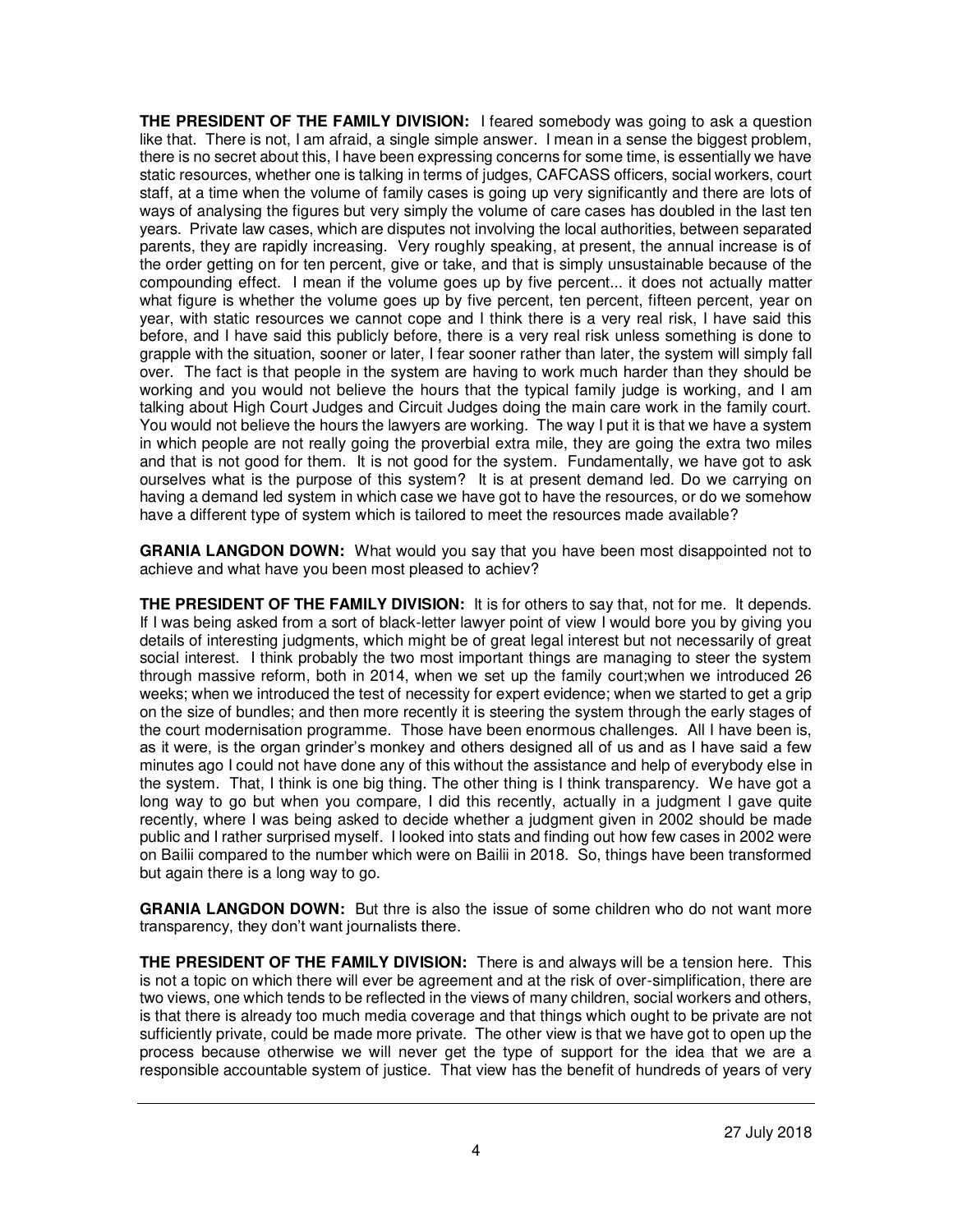strong philosophical legal and political thinking behind Bentham and one of the important things which I have always faced up to, I have been quite open about this, is that Bentham says one of the reasons we have open justice is so that judges themselves are constantly on display and therefore constantly being criticised if they need to be criticised and I think that is so. There is no doubt that if you are sitting in open court subconsciously you do not act in quite the same way as you would as if you are sitting in private. So, I think that has been a tremendous change and as I say we will never reach agreement on this. It is a difficult question of balance. My own view, but you would say, well, he would say that, would he not, is probably we have just about got the balance right. Personally, I would certainly not go back... although I think some of the children might, because on balance I think the advantages we have had from the family justice system being made more open is a bedrock of understanding which counter balances any perceived disadvantages and it is still not clear to me how many cases are in which what has been put in the public domain actually made the world at large, rather than just neighbours identify who the family is. I am tempting fate, Mr Farmer told me in court only a few months ago, he referred me to a judgment some judge had given and I do not know whether it was two and a half minutes or three and half minutes but Brian tells me that within two and a half or three and a half minutes of Googling he had worked out from what was in the judgment who the family was but there are very few examples of that. So, I think those are the two bigs things but they are both still very much a work in progress and going back to the first one, I foolishly said in 2014, when I was selling the family justice report that what we are experiencing in 2014 is the biggest revolution in family justice any of us will ever see in our professional lives, whether we are at the beginning or the end of our career. So, I was wrong because the revolution which we are now seeing with court modernisation, digitalisation, so on and so forth, is even greater than that and online divorce is something worth looking at, simply as a process. I mean it is saving enormous amounts of money. It is much easier for litigants to navigate their way around. We are living in a world where, unhappily, some would say, far too many family litigants do not have legal aid, are on their own as LIPs, we have got to make the systems more user friendly from that point of view. I put it very dramatically, when I was called to the bar 46 years ago, what was high tech, I will tell you what was high tech, what was high tech was perhaps an electric typewriter. Do you remember what that was? A telex machine, do you remember that one? There was no email, no fax, no nothing, no nothing and if you ask yourself where are we going to be in 46 years' time, I am absolutely confident changes between 1971 and 2018 are going to be replicated from 2018 to 2064 and probably even more so. I think for those starting out their careers by the time they work through to the end, they will be living in a world, a legal world, completely different from the legal world of today. That, I think, is a jolly good thing.

**GAETAN PORTAL (BBC):** bearing in mind what has been said about openness and transparency, at the end of the inquest into the death of Ellie Butler, Ellie's grandfather was very concenred that he did not feel the family courts decision to return Ellie to her birth parents had been subject to any accountability. Do you think the family courts in that context can be held accountable for a judges decision that has failed .a child

**THE PRESIDENT OF THE FAMILY DIVISION:** There is a very important constitutional point here which I spelled out not very long ago in guidance in relation to the extent to which judges could or could not become involved in serious case reviews and this has got nothing to do with the Family Courts, it has got nothing to do with transparency, it is a far more important constitutional principle and it finds its manifestation in two propositions. One is that judges do not comment on the decisions of other judges except by way of appeal and linked in with that if you do not like a decision of a judge, the system provides remedies. One remedy is appeal and another remedy is a complaint of judicial misbehaviour if that is what you are complaining about and the simple fact is, and this is a fact, that for whatever reason in the case you refer to there was no appeal and I do not think I can properly add anything more. I am not going to be drawn into a discussions of the merits or demerits of that particular case for the reasons I have given, but as it happens it was a family case, but I am not at all convinced from what I know of the case and from what I've seen of public discussion that the fact it was a family case actually had any particular relevance or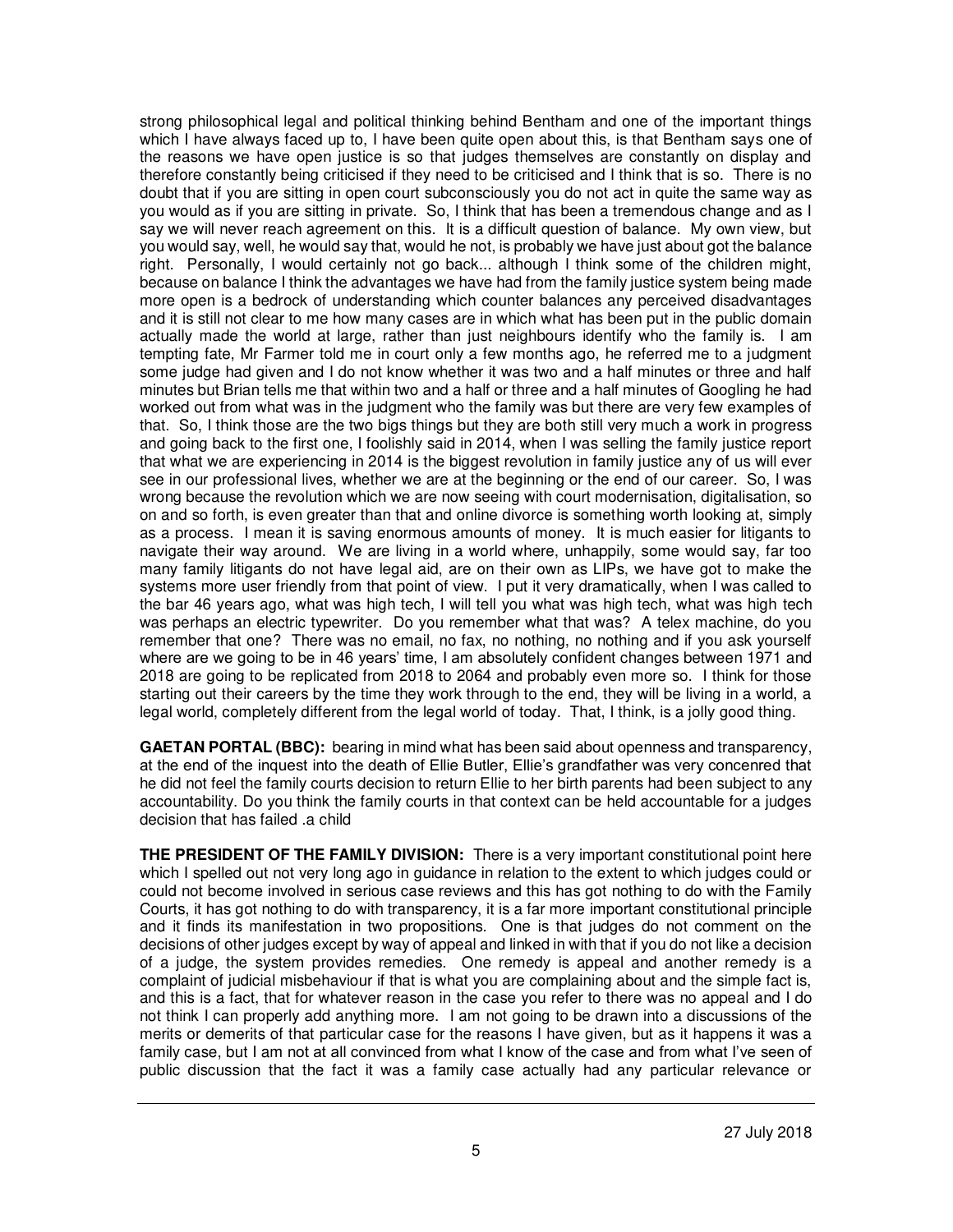significance in terms of what went wrong if something did go wrong, or in terms of what you say was lack of accountability.

**GAETAN PORTAL (BBC):** Just if I may to follow up, the reasons why there was no appeal was because the grandparents ran out of money.

**THE PRESIDENT OF THE FAMILY DIVISION:** I hear what you say. I do not know.

**NICHOLAS HELLEN (SUNDAY TIMES):** Just to follow up on Steve's question, my recollection in a speech you gave [inaudible] that this creates incredibly complex scenarios, and I am interested perhaps alluding to the [inaudible] things like cohabiting rights or fathers [inaudible] I'd be interested if you could say what the consequence of that has been for both understanding of the law and having support for [inaudible].

**THE PRESIDENT OF THE FAMILY DIVISION:** Well, can I just go one step back?

## **UNKNOWN PARTICIPANT:** Yes.

**THE PRESIDENT OF THE FAMILY DIVISION:** The point I was making in that lecture was that this is the reality and in terms of diversity, in terms of recognising that we are a diverse society, that is something to be welcomed. This was what was to be welcomed, the diversity. It was not the destruction of the nuclear family, which is not something I referred to or welcomed. Now, the fact is and I made this clear in that and other lectures, these do raise enormously complex social issues and… those are issues which, too much of the time, the judge is left to grapple with because there is no legislative reform, and the judges cannot simply wash their hands and say, "Well, terribly sorry, we cannot do anything," we've got to do something, and as I remarked earlier this morning the fact is the Family Division, and this is nothing to do with what the judges want and nothing to do with judicial activism, simply with the reality of the facts of life, the Family Division today is dealing with all sorts of things which would have been inconceivable 20 or 30 years ago and that is simply reflecting the reality of how people are changing the way in which they live their lives, and somehow we've got to deal with that.

You touch on the fact that there is great public misunderstanding and that had been an endemic problem. I mean, the problem of cohabitants rights is something which, as I said in one of the lectures, has been around in the law as long as I've been in law, right back in the early 1970s this was being identified as a problem and legislation was being identified as the appropriate solution, but, also identified way back in the 1970s was the inerradicable public belief that something called "common law marriage", which carries with it certain rights and obligations if you've been cohabiting for a certain time, and one of the concerns about the state of the law is that precisely because there is that delusional belief deeply embedded in so many people that they acquire rights to what they think of as common law marriage, they are rather horrified when they discover they've got no rights at all. What is interesting is that this is a topic, it's an issue which has been talked about for 40 years, give or take, by lawyers, by social commentators, by media, by politicians and yet, if you look at the most recent statistics, an astonishing percentage of the population still believe there is something called common law marriage and still believe that as a result of their so-called common law marriage they end up with rights. And the one thing that proves, I am afraid, is that public education does not work.

**BRIAN FARMER [PRESS ASSOCIATION]:** Two follow up questions relating to secrecy and justice. I think you said [inaudible].

**THE PRESIDENT OF THE FAMILY DIVISION:** That's my personal view.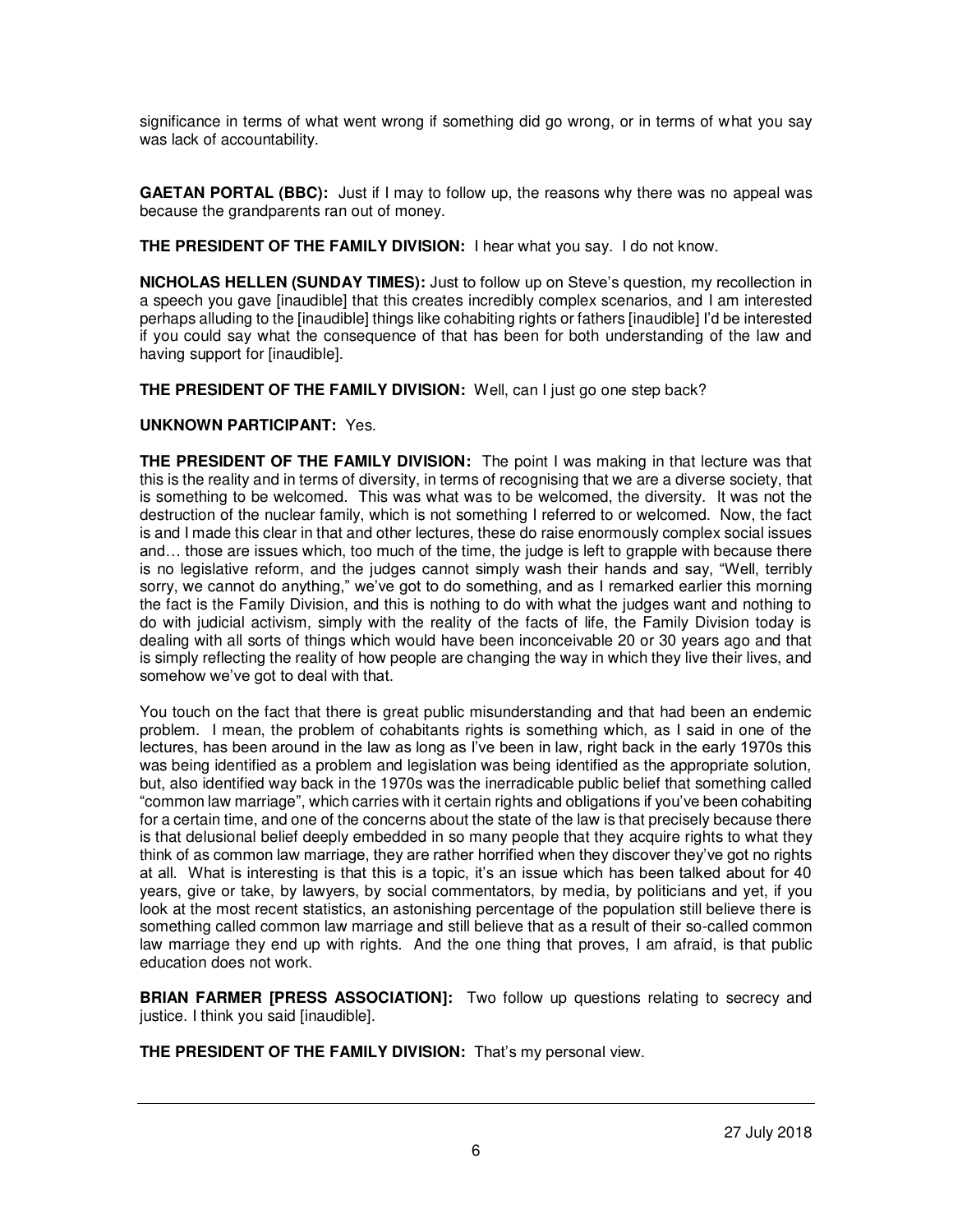**BRIAN FARMER [PRESS ASSOCIATION**]: You talked about more judgments being published, so quite a lot of the family courts now, you sit in open court, the Court of Protection regularly sits in open court and new appeals that came in to play [inaudible] sit in open court. Mr Justice Holman [inaudible] can you see a time in the future when all family cases will sit in open court?

**THE PRESIDENT OF THE FAMILY DIVISION:** Well, let me answer it this way. If you go around the world, and not just… if you go around the world, including looking at common law jurisdictions, there are many courts around the world where family cases are heard in public and always have been without any particular concern and I have an idea, for example, in Scotland, to go no further, their rules about access to court are rather less restrictive than ours have been. I think we fall into the trap of assuming that what we do is sort of the conventional norm across the civilised world and if it isn not it should be, but in fact it's not, and, like so many of these things, I mean people are preaching hell and damnation but the Family Court did not collapse when I introduced the guidance and we started publishing a significant number of judgments. A lot of this is simply, and this is one of the invented problems of lawyers who tend to be, with a small 'c' I emphasise, conservative people, that we've all grown up in a system which runs in a particular way, we were taught it by our pupil masters, they were taught it by their pupil masters and we're comfortable with what we've grown up with and we tend to be uncomfortable with any kind of change, particularly if it's change in relation to sort of what we might call working practices. And if you spend half a profession lifetime in a system where there are no journalists in court, people get sort of disconcerted, and there was a graphic out recently about one of the bloggers of having gone into some court and being sort of given a very dusty answer, "What are you doing here? You're not allowed to be here," and having the patience to explain, well, actually, she was entitled to be there and this came as seemingly surprising news for the court.

**BRIAN FARMER [PRESS ASSOCIATION**]: They're also getting in a situation now where, Mr Justice Williams, for example, he's a judge who has grown used to me being around the family courts, we're going to have a generation of judges fairly soon who have grown used to the courts being open, and that must have an effect on what judges will think.

**THE PRESIDENT OF THE FAMILY DIVISION:** I am quite sure I am being slightly… you're absolutely right on that. I mean when I arrived in the Division in 2000 you could number on less than half the fingers of one hand the number of judges who had any kind of feel that we should have more openness and down the years the balance has shifted and I do not think there are any of the judges in the Division now who are uncomfortable with where we are in terms of having gone too far and, as you point out, there are some going further and I expect it is a generational thing and those who have spent the best part of their careers in silk and subsequently on the bench in the new world of transparency will take that as the norm rather than what it was when I started.

**BRIAN FARMER [PRESS ASSOCIATION**].**:** Do you think there will come a day when you'll sit in open court all the time?

**THE PRESIDENT OF THE FAMILY DIVISION:** Well, although Philip Kay rather naughtily talked up my powers of prescience this morning, saying that in 1978 I'd predicted 2014 with faultless accuracy, I do not have a crystal ball. I would not predict it will happen. What I would say is it would not completely surprise me if in due course that did happen, but that's purely a prediction. What is meant by due course, of course, how long does that take?

**JANE CROFT [FINANCIAL TIMES]:** Jane Croft, FT. It's now been five years since LASPO, it's been five years since the LASPO Act has been passed and I wanted to ask about the impacts of litigants in person on the courts and [Inaudible}

**THE PRESIDENT OF THE FAMILY DIVISION:** Well, what I would like to comment on is the reality. I am not going to link it to LASPO, I mean that's for others to do. I mean, the fact is that we have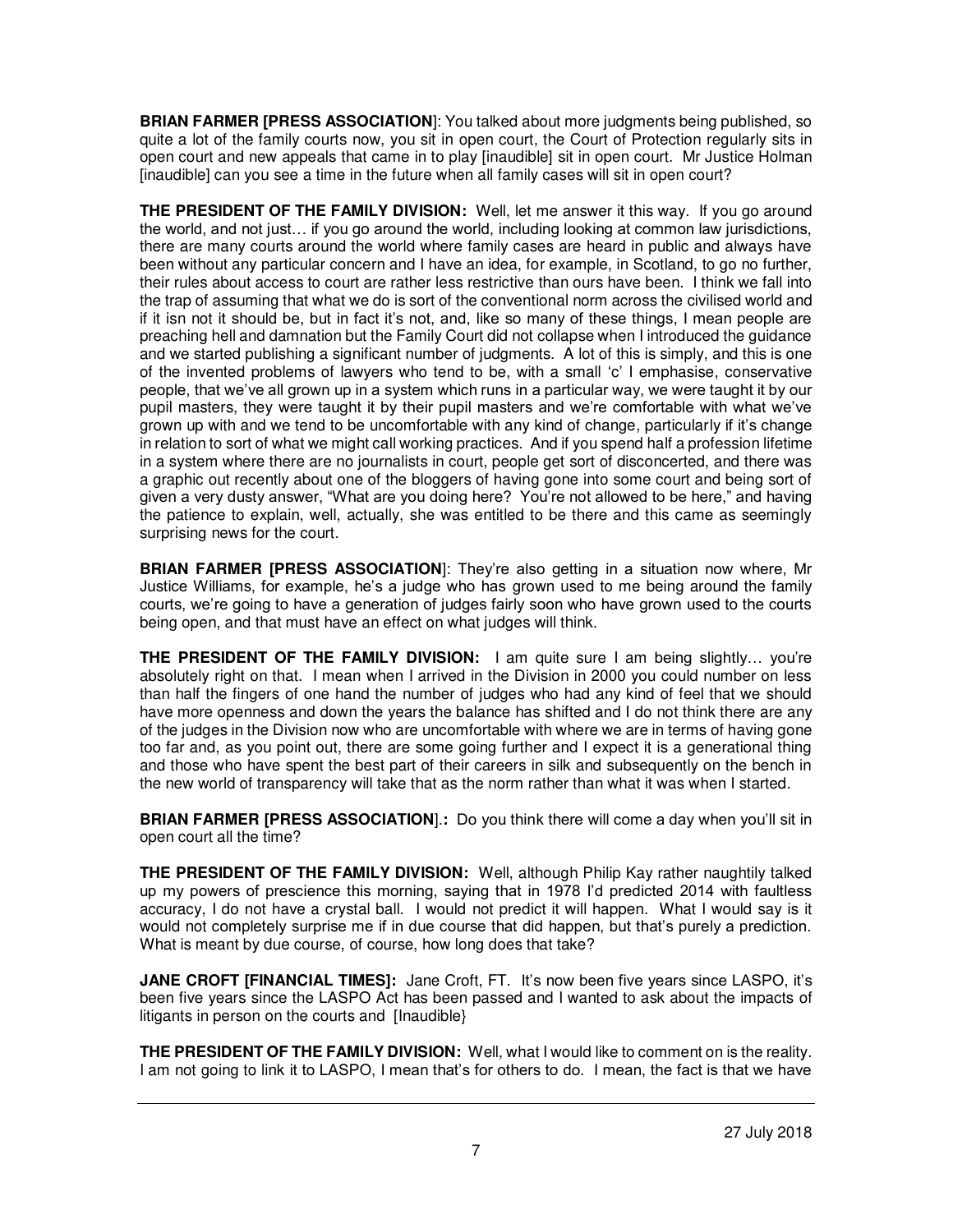far more litigants in person in the family courts now than we did. In care cases, subject to one or two small anomalies, there is no problem because everybody gets Legal Aid on an automatic basis, neither means nor merits tested. The problem is in private law cases, that is cases there the disputes are within the family, not between the family and the local authority, and by and large Legal Aid is no longer available for private law cases unless there's been an allegation and evidence of domestic violence. The consequence has been that very large numbers of people are now coming to court without representation.

Now, this has thrown up and brought into prominence a number of problems, which as I've frequently said we need to recognise our problem is with us, not with them. What it has done is it has shown that our present court processes, our rules, our forms, our guidance, is woefully inadequate to enable LIPs, even educated, highly-articulate, intelligent LIPs to actually understand the system, and that is a shocking reproach on us, not them. But that is a current reality. In practical terms, and I do not think I am harking back to a golden era which never existed, but in practical terms, when litigants in such cases had solicitors, for example, the solicitors would, as part of getting the case up and advising the client, manage the client's expectations and explain to the client what the client could or could not reasonably expect in terms of the court process, and therefore the litigant would be told, "Well, there's no way the judge is going to order, you know, change of residence this week, this is the process." So expectations were managed, people understood what the system was.

They now come into court having no idea at all, and therefore the work which used to be done by the solicitors in particular, managing expectations, explaining the system, now has to be done by the district judges during the hearing, and that means that hearings take longer. But the fundamental problem, I think, and I've said this weekly, is that actually it's with us. We have rules which are of Byzantine complexity. We have a book in the civil courts, it's a great two volume thing called the White Books, because it has white covers. We in the Family Court have a thing called the Red Book which has red covers, it's one volume. It is 2,500 pages of the rules and procedures which govern the Family Court. In a sense I need say no more, and surely we can have a system which does not require 2,500 pages to explain? And the trouble with that is that it is not read by lawyers and it is impenetrable to laymen and we've got to get a grip on this, and I think in a sense the solution is actually going to come through IT. Because what we've discovered is that, and this is a good part of IT, if, for example, you transfer the process from filling out the court form which people cannot do unless they are lawyers, answer an online questionnaire of the kind they are familiar with, as if you were applying for a driving licence or passport.

What we currently think of as rules of court and practices actually become part of the software, so we can actually get rid of a lot of the rules, and we have got to get to a situation where we are dealing with a book which has let us say 200 pages rather than 2,500 pages, and that is the real problem for litigants in person, they are expected to navigate a system which is impenetrable to them at a time when they are often deeply distressed, desperately want help and do not know how to go about asking for it.

I do not want to be unfair, but I remember going to… one of the things I do when I go to courts, I always try and go in through the front door to enjoy, if that's the right word, what is called the "customer experience", and it's pretty depressing if you go in through the front door of most family courts. At one family court I asked, really well, what literature, what material do you have available front of house for LIPs? "Oh," they said, "Here, we have all this, here it is." What was it? It was a rack which contained the N1, the N2, the N3, the N4, those being the numbers of court forms. Well, so what? Completely useless. I mean how is a litigant in person supposed to know whether they should be looking at an N1 or an N99? So I mean it just exemplified the fact that we do not actually help people at all, and I mean in the modern world, and of course we've got to be careful to recognise that not everybody has a computer, not everybody is computer savvy, in the modern world most people are getting their information, most people process their information online, and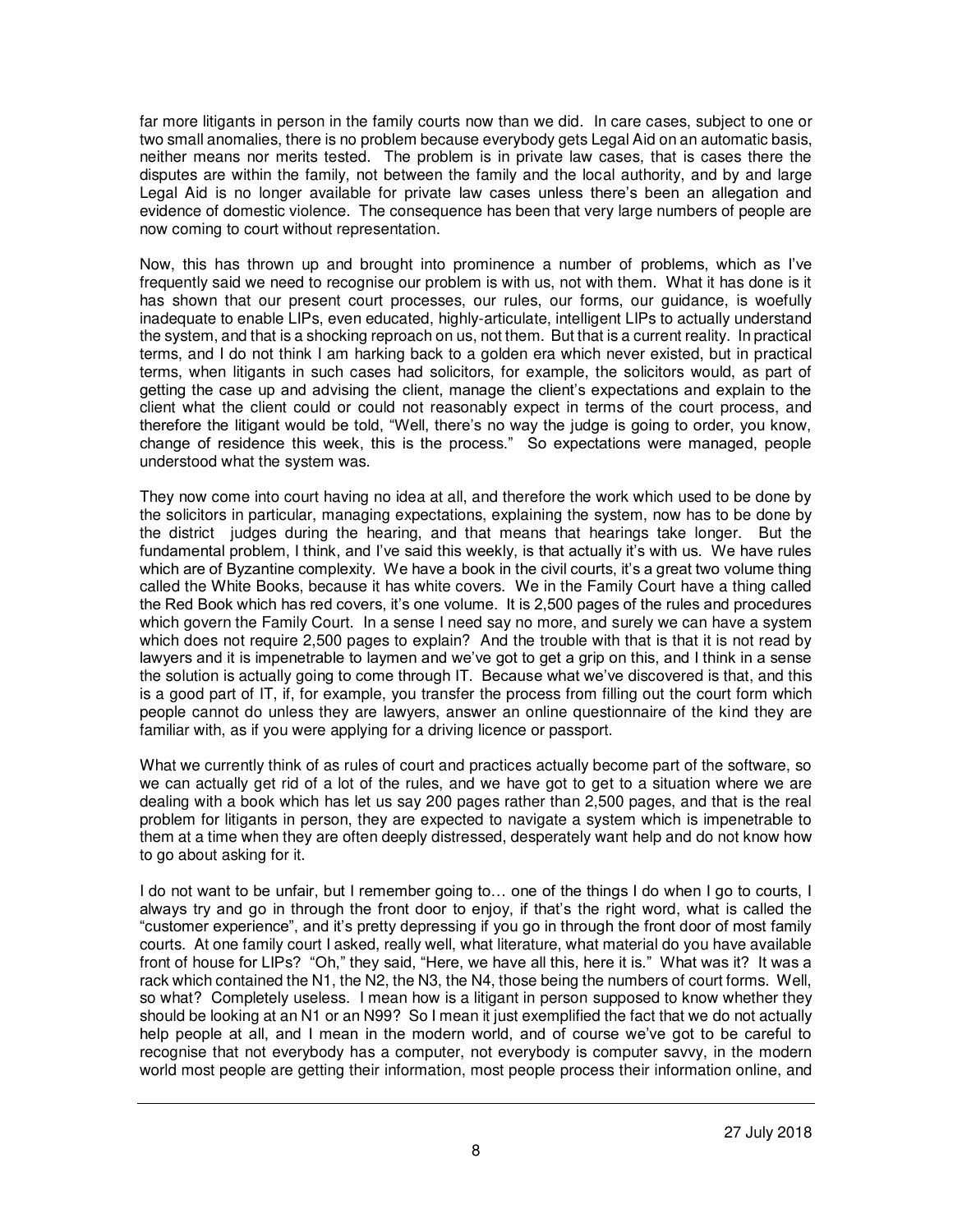we've got to get away from sort of leaflets which are unattractive to look at, not written in sensible English and which do not actually help litigants at all. But it will take a very long time.

**JAMIE GRIERSON [THE GUARDIAN]:** I was just wondering if you had any views on the broad independence of the judiciary and whether or not over the last… over your career you've seen a ramping up of rhetoric which demonises certain members of the judiciary, personal attacks on members of the judiciary is something that troubles you or concerns you or if it is not an issue?

**THE PRESIDENT OF THE FAMILY DIVISION:** I suspect, and I am not ducking the question, I suspect that any answer to that question will very much be an answer as of 2018 looking to the last 30 years, whereas if you asked the same question 45 years ago you might get a similar answer or a different answer. I mean a lot of things… we know a lot of things in public life, people look back to a sort of previous golden era which, in some mysterious fashion is always about 30 years ago, and there was a fascinating piece of research I read some years ago analysing the stance adopted at the annual party conference of home secretaries, and home secretaries whatever their party always look back to a golden era which was always 30 years before, when things were right, when crime was all right and everything else. It was always 30 years back.

These things come and go. I think… well, if one looks at the 30s and 40s and 50s, probably most legal scholars would take the view that the judiciary took quite a narrow view of its functions, was not particularly adventurous, even legally speaking, let alone in terms of [jettisoning? 00:46:59] in sort of social matters. But one forgets that, I mean, Lord Dennings heyday in a sense was the 50s and early 60s and that was an era of considerable judicial activism and considerable burgeoning of the view of what a judge should be. I mean the 1960s was when judicial review in its modern form was created by the judges, showing a much less deferential view of the central government than there's been since. So these things tend to come and go and it's the kind of topic which would actually benefit from some really detailed academic research digging into it, and I suspect that each generation have fastened on one or two things but it would not be difficult finding similar analogies. I mean, put it this way, I do not for a moment want to compare myself to the great Lord Denning but I suspect that some of the reactions which people have had about the way in which I go about things, about what I am supposed to be, in terms of being outspoken would very much reflect what people were saying or thinking about him in his heyday.

**RUSSELL HAYES:** How are you for time, Judge Munby? It's 12 o'clock.

**THE PRESIDENT OF THE FAMILY DIVISION:** I am happy to go on a little bit longer.

**RUSSELL HAYES:** Now, has everybody asked one question who wanted to ask one question before moving on to further questions? At the back, if someone could…

**LIZ WALSH [FAMILY LAW]:** Liz Walsh, Family Law. I wondered what you thought of the future in regards to family mediation and dispute resolution

**THE PRESIDENT OF THE FAMILY DIVISION:** Well, I am very strongly in favour, and always have been in favour of all forms of what used to be called alternative dispute resolution, now called noncourt dispute resolution. It may sound odd coming from a judge, I have always long thought that we have far too many private law cases in court which should not be in court at all because if warring parents were guided by mediators and others a lot of the anger could be dissipated without the need to come to court at all. So I think it's absolutely vital. It's been in the rules now since 2010 and in every case, every hearing in every case every judge is supposed to raise with the parties the desirability, feasibility of NCDR. It does not happen very often. My own view is that it was unfortunate that the government decided as a matter of policy that mediation was the form of alternative dispute resolution.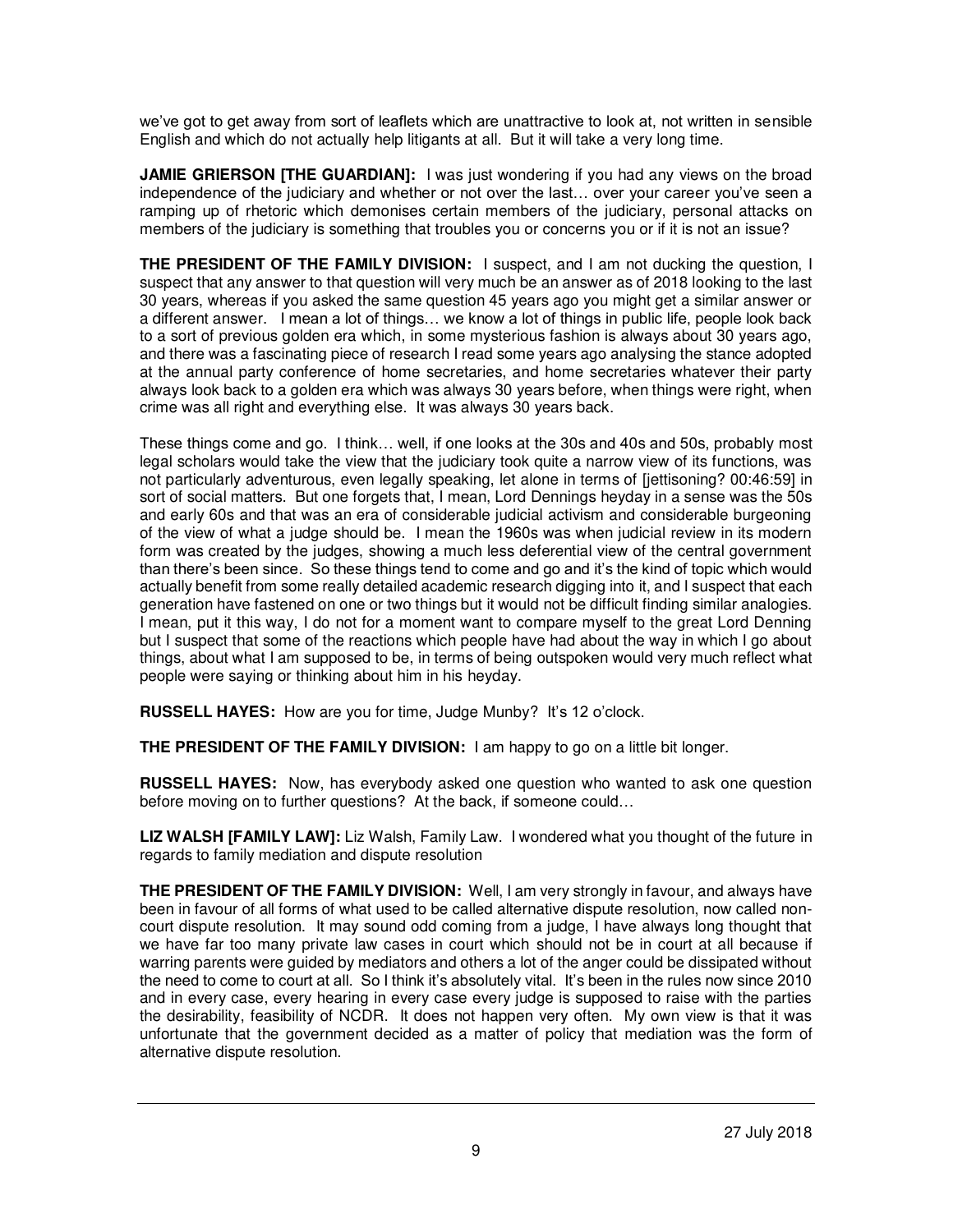I think there are many forms of ADR, some are appropriate in some cases, others in other cases. I do not believe you can just say "arbitration is the thing" or "mediation is the thing", for some issues, some families, some people mediation may be the answer and arbitration may be the answer for other people in superficially similar circumstances. But we've got to have more of it and we've got to have more of all of it, and in that sense I would certainly agree we need more mediation than we have at present. I mean I am not going to go into all the terrible details, but Liz, as you very well know, mediation was an important part of the reforms in 2014, it was an important spin off of LASPO. It has never taken off properly, it has never worked. The number of mediations has been going down recently and one of the issues is always said to be that paradoxically in terms of those who take George Bernard Shaw's view that all professionals are conspirators again the laity, actually the main movement for mediation in the old days was through solicitors recommended their clients to mediation. If there are no solicitors because there's no Legal Aid then that mediation goes. So whatever the reason, mediations have not taken off as we all hoped, they have fallen off of anything. The consequence is that some of the mediators are no longer viable and one of the great issues is you've got to pay for it, and who is going to pay for it? Can you pay for both sides?

So I mean I think the answer is we need more of it but we have not got there yet, and I think it is a fact that when it was recognised that the plans for mediation were not working out as people had hoped, David Norgrove, who of course would be the chairman of the Family Justice Review was asked to come back and do a specific piece of work in relation to what I think was called the mediation taskforce, to try and see what were the problems and uncover the solutions. Do not quote me on the precise figures, but as I recall he came up with a number of recommendations, let's say 14 [or about there? 00:51:48] and of which about half were implemented, when the whole point was this was a package. It was the package, the whole package and nothing but the package, and we've just sort of staggered on from then until now. It is not helpful. Arbitration is something I think is important and, as it happened, I issued guidance, was it yesterday or the day before, in terms of the use of arbitration in children cases, having previously issued guidance two or three years ago in relation to arbitration in financial cases. But we need more of those and we need to get more of these cases out of the court because court is not a good setting for people to solve their problems. It makes problems worse in many ways.

One of the problems with the court process is it emasculates the parents, it makes them more and more dependent on the judge, and the more you get sucked into that the more they find themselves unable to agree on anything and therefore the more trivial the disputes which the judge is called upon to solve. Some of you may have heard me say this before, but I happened to deal with a private law case up in the north I think three years ago and there were 30 matters in issue between the parents which they could not agree upon. Actually, they had counsel because they were quite well-heeled middle-class parents. Counsel reduced the list of things to five, but there were five matters in controversy, and the first matter in controversy which I was asked to decide was the how long should the six year-old son's hair be? Father and mother were completely unable to agree as to whether the child should have a rather short crew cut, which was the hairstyle which the father supported, or slightly more flowing locks, which was the hairstyle the mother supported, and they expected me to decide that and I said, "This is nothing to do with the fact I am President, this is not something any judge should be having to decide, you will decide this yourselves, because if I decide this you're not going to be able to agree on anything." I just said, "Go out and decide this."

Because, I mean the system in that sense does not work. It encourages people to litigate ever more and more trivial things and it's not helpful to them, and I mean Sir Andrew McFarlane in a judgment two or three years ago, pointed out that the legal expression is "parental responsibility", which means that parents, in the colloquial, have got to take responsibility for being parents and parenting their children. It does not actually help them or the children if the responsibility which actually is theirs is too easily taken over by a judge. Obviously there are big issues which have got to be decided by a judge, but we have a system where far too many trivial issues are being taken to court and, worst of all, where issues which initially are fairly trivial and manageable become, as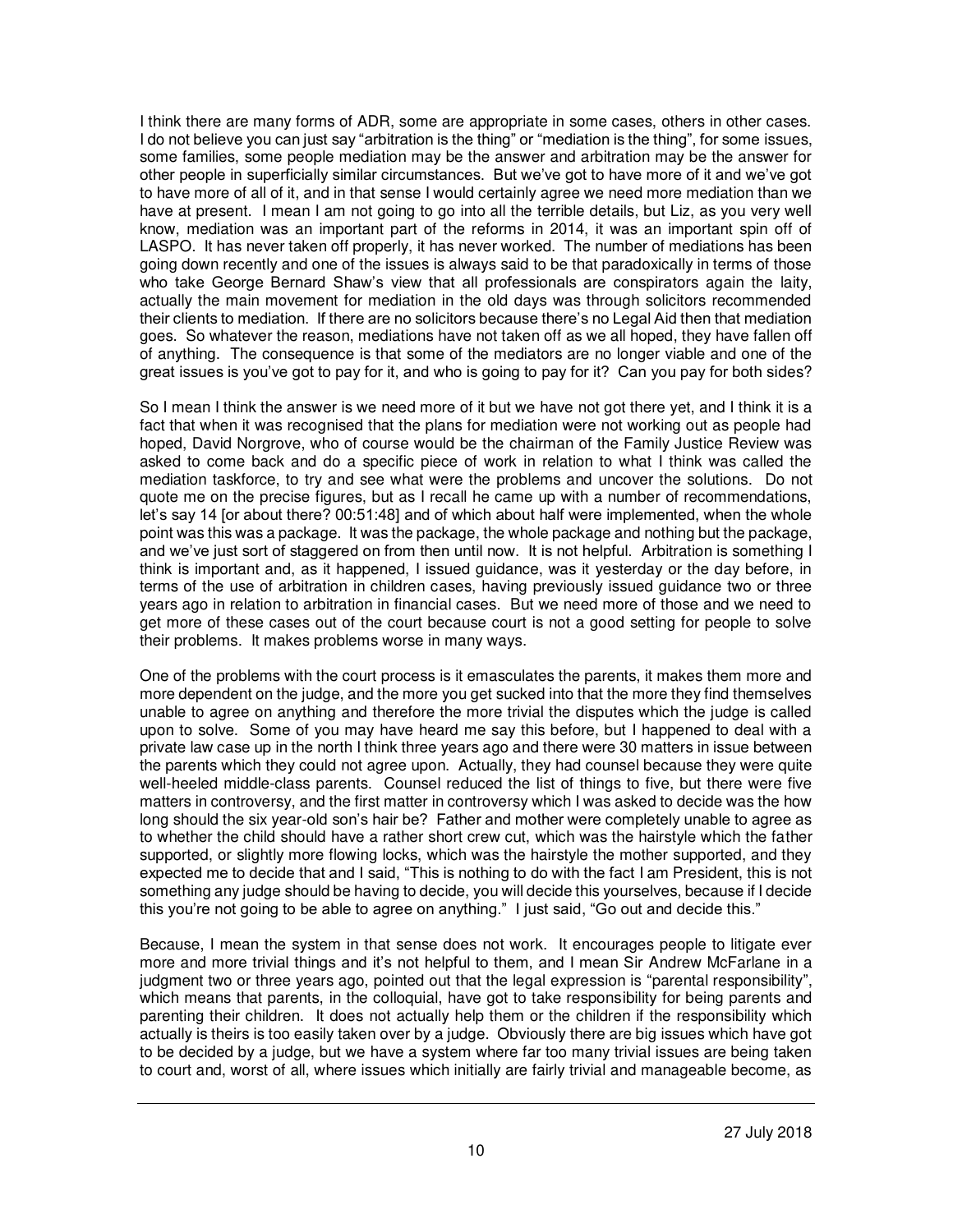a consequence of the process, magnified by a process which encourages people to throw money at each other. I am afraid on that I have not changed my views. I think, Elizabeth, you'll remember I gave a judgment on this, just so happens on April Fool's Day in 2004 and I re-read that recently and I saw little reason to change my views. Perhaps that just means I am stuck in a rut, but it is a very real problem and whether it's mediation, whether it's arbitration, whether it's med-arb or whether it's conciliation we need to have much more of those.

**STEVE DOUGHTY:** Sir James one very quick one for clarification purposes on the [inaudible] you are against further restrictions on the publication of family law judgments [inaudible]?

**THE PRESIDENT OF THE FAMILY DIVISION:** My current view is that the balance has not gone too far, if anything I'd like to see some further… personally, I would favour some further relaxation/liberalisation of the process. But certainly I would not personally be in favour of, well, I would say going backwards, putting on restrictions that are not there at present.

**FRANCES GIBB [THE TIMES]:** Yes, also for clarification following Brian's question you've got different high court judges taking a different view about whether divorce related disputes should be in public, what is your view? And, secondly, is it time, after the Supreme Court ruling, for Parliament to review the divorce laws?

**THE PRESIDENT OF THE FAMILY DIVISION:** I think my own view, well, I am on the public record as saying, I mean quite clearly the divorce law is required to be reviewed by parliament, and I said as much in my own judgments in the Court of Appeal in Owens. I have said it extra judicially in lectures, and the outcome of the Supreme Court case can only be to reinforce the need, but in a sense it reinforces the need, the need has been there for a very long time. I mean what it striking in relation to the divorce law reform is the sheer number of judicial lawyers, academic lawyers, other commentators who say there's a desperate need for reform, and there are very few articulated voices against that. There's a lot of difference of views of what form the reforms should take, but the need for reform seems to be by and large a very widely held view at present. On transparency, and I said this recently, was it in the Edinburgh lecture, the problem is that we are, as you know, fettered by a statute dated from 1960.

Now, the Administration of Justice Act 1960 is the basic statute which provides that you cannot report what goes on in private proceedings in the Family Courts. Well, in 1960 there was no internet, no social media, no nothing. The legislation is probably the few words which are the centre of Section 12(1)(a) of the Act, have probably been more litigated over for the last 30 years than any corresponding short form of words in any other statute. It has been litigated to death, it is not satisfactory and this is nothing controversial because after all successive Lord Chancellors were saying this through the earlier years of this century, there is a need for reform. The reform, I suspect, given the statutory fetter, has got to come from a reform of the statute, but as we know that is very, very difficult. It's a highly technical subject and you'll remember that Jack Straw, when he was Lord Chancellor, [he had? 00:59:01] put through the 2009… was it the 2009 Act? It was 2009, 2010. The Act was not very well-drafted, it was never implemented and has now been repealed and that has a lesson for us in the sense that the last attempt actually to grapple with this in terms of the essential statutory framework just ran into the sand, and in that sense, although a very different context, in the legislative history of transparency, I mean divorce is precisely the same. 1996 parliament legislates on divorce, never implemented and the statute now repealed. 2009, parliament legislates on transparency, act never implemented, now repealed. So that the technical issues in a way are very considerable and one can do a lot by, as one properly and with the appropriate limits, navigating around the fetters. But it is a rather artificial exercise because of this action, which was introduced in 1960 when the world of family law was totally different from today, totally different. I mean, virtually nothing which the Family Court does today was being done by the Family Court in 1960.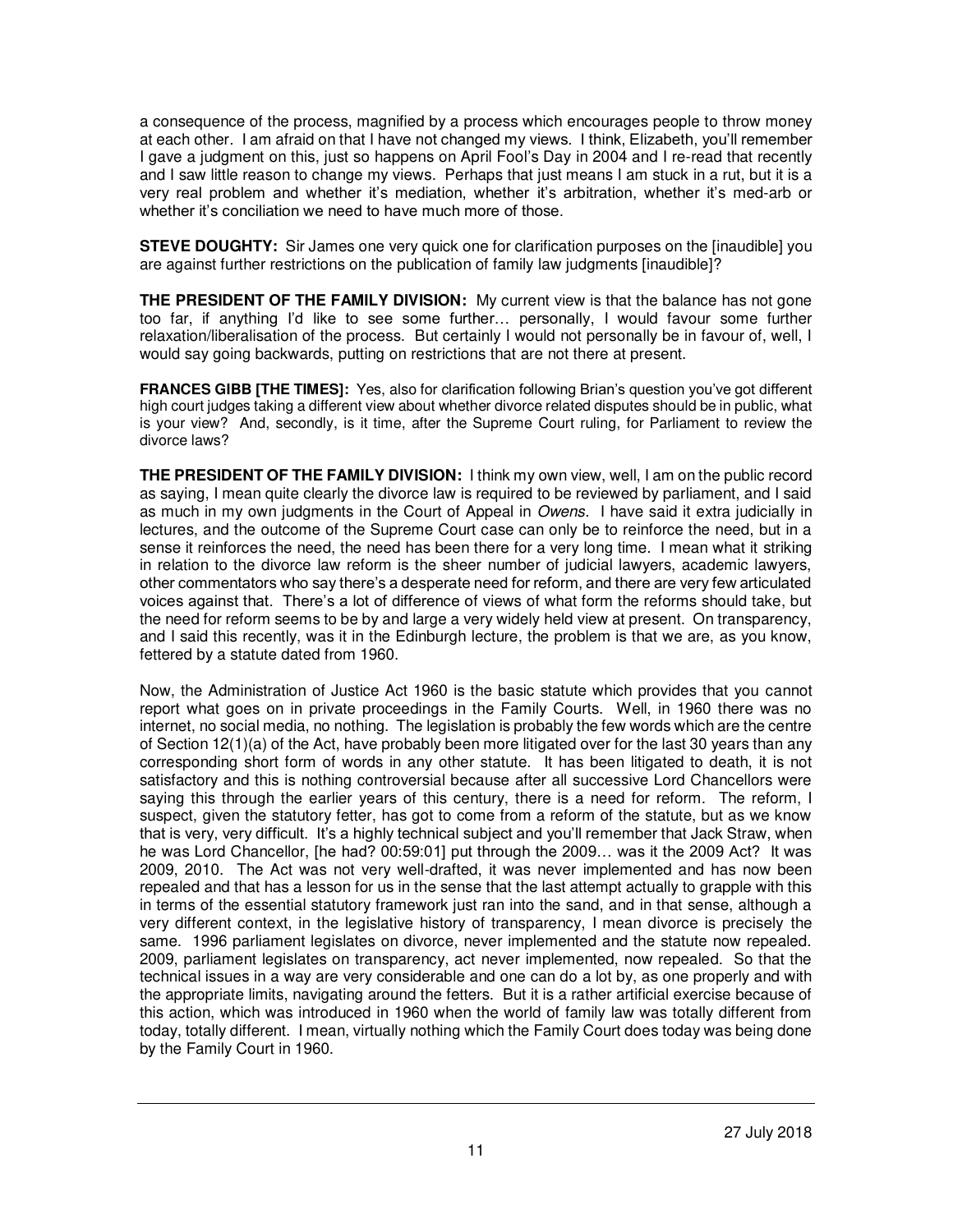**FRANCES GIB B[THE TIMES]**: Is this Mr Justice Holman and Mr Justice Mostyn?

**THE PRESIDENT OF THE FAMILY DIVISION:** They are both judges who I am sure are conscientiously exercising the discretion which the law gives them, [Laughter] and Frances, good try, 11 out of ten for trying *[laughs]*, but I did some while ago refer to the fundamental constitutional principle that judges cannot comment except in the Court of Appeal on what other judges do. If the cases never come before me, if the case would come before me in the Court of Appeal I would, if appropriate, express my views.

**BRIAN FARMER [PRESS ASSOCIATION]:** Do you think it would be helpful if someone, appealled Mr Justice Holman in the Court of Appeal heard that?

**THE PRESIDENT OF THE FAMILY DIVISION:** Well, one trouble is—

**BRIAN FARMER [PRESS ASSOCIATION]:** Or the other way around.

**THE PRESIDENT OF THE FAMILY DIVISION:** Yes, but if the reality is that this is a matter of judicial discretion, an appeal may not actually solve the problem, because if it's a matter of judicial discretion the Court of Appeal cannot say, as it were, in all cases public or no cases public, it'll end up saying, "Well, it's a matter for the individual judge having regard to particular circumstances of a particular case." That's one of the reasons why it seems to me probably one needs ultimately legislative reform.

**SANCHIA BERG [BBC]:** Yes, Sanchia Berg, Today programme. Now, you talked about the success of transparency and the fact that the judgments are being reported, but part of that is surely down to your own very forthright language. If you think about when we all heard the judgment where you talked about a case of a young girl being a *disgrace* to any country with pretensions to civilisation, .... So, you've been very forthright in your judgments would you urge other courts to follow suit, to really call out things that they think are wrong? [Inaudible] also judges like Stephen Wildblood who's also very forthright in his judgments.

**THE PRESIDENT OF THE FAMILY DIVISION:** Well, different judges have different styles, it reflects the needs of the case, and I do not think I am revealing anything which is not obvious, but the problem I was faced with in that case was a very, very high degree of risk that that girl would be dead within ten days unless something was done in circumstances where using more conventional language, nothing had been achieved. And it seemed to me that it was a case where one had to put it very bluntly and in very striking language because it was a question of life and death, and the evidence in that case which I set out in judgment was the considered view of the people looking after her was that if she was… within 48 hours of her being released they confidently expected to hear that she'd successfully committed suicide. That was the evidence, and one has to… well, it is permissible and in my book one has to speak appropriately in appropriate blunt language if one's faced with that kind of problem. What's the alternative? There's some inquest, a lot of hand wringing, we've all learnt lessons, it will not happen again.

Well, the other thing is, and this is a difficult matter of judicial behaviour, I think there are some kinds of cases in which very senior judges can appropriately express themselves in a particular way which would not be appropriate for less senior judges. Partly that's because some of the most difficult cases which raise these problems tend to come in front of senior judges, but I am not sure it would necessarily be very helpful if every family judge in the country who was faced with a superficially rather similar problem was to use similarly strident language. At the end of the day actually I always believe being a judge in one sense is very simple, you're answerable to two things, only two things. I am not answerable to the Lord Chief Justice, I am not answerable to any other judge. I am answerable to two things; one is my judicial conscience, encapsulated in the juridical oath, and the other is the Court of Appeal or the Supreme Court. But those are the two constraints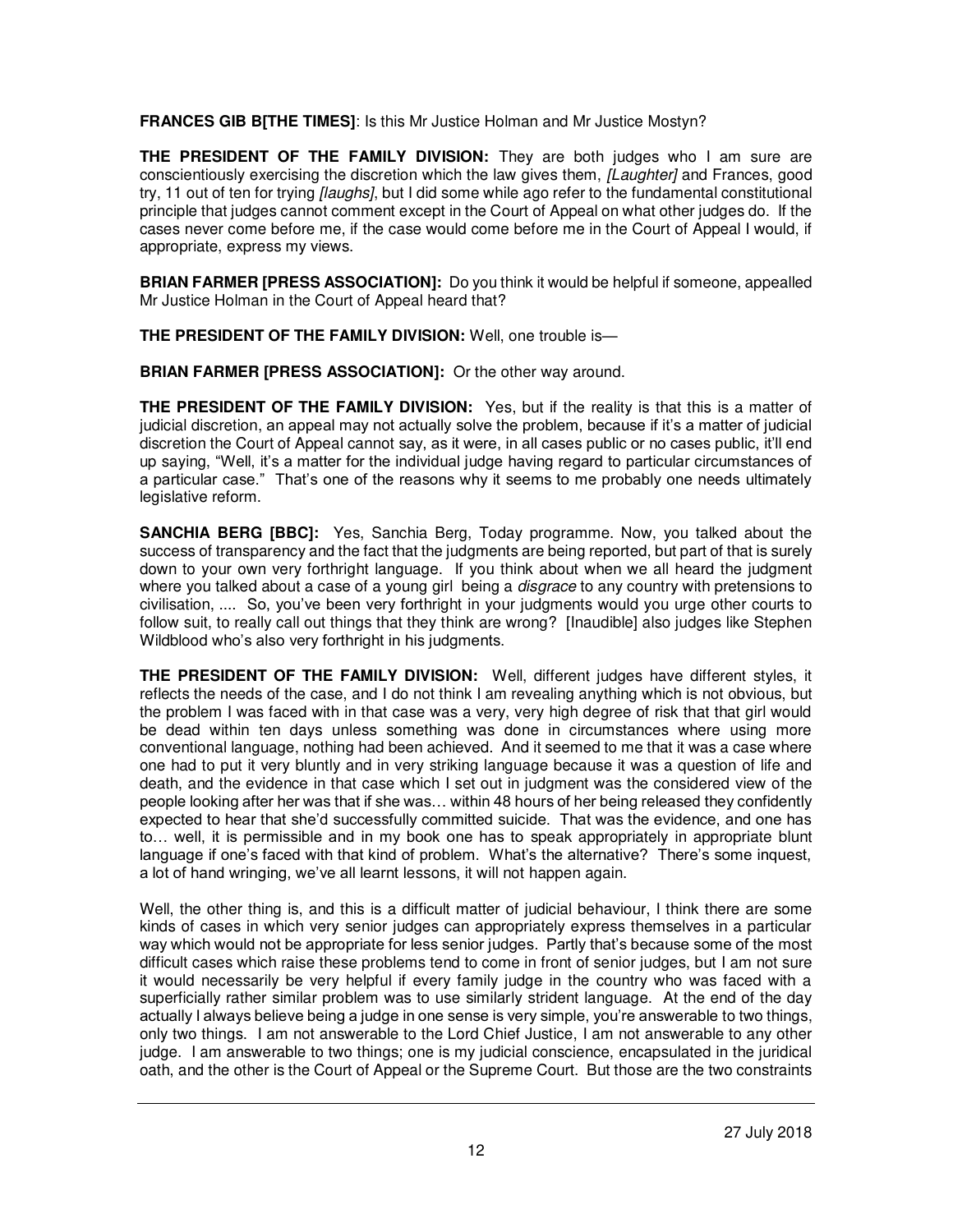on a judge, and there's no doubt different judges will take different views because we're human beings.

Different judges may take different views as to what is or is not appropriate in the context of the judicial oath, and it was probably an awareness of that which made me comment in the passage which somebody read out this morning in court that in that case I quoted the judicial oath and said, "Sometimes that requires speaking truth to power." What I was saying there was that on occasions the judicial oath requires making controversial comments, and I wanted to spell that out that in my view that was something which is derived from the judicial oath, derived from the judicial conscience. But ultimately, like all matters of conscience, we all know what the words are, though they are very powerful, very important words, but just what they mean in a particular case, well, effect different judges in different ways. But I do not make any apology for the language I used in that case, and as I commented in the subsequent judgment, it was surely no coincidence that within 24 hours of my saying what I said miraculously the place, which had not previously been available, was found.

## **THE PRESIDENT OF THE FAMILY DIVISION:** One last one.

**GRANIA LANGDON-DOWN[?]:** Yes, it's got two elements. How concerned are you about court closures in terms of family cases and morale, judicial morale with what's going on delays with caes?

**THE PRESIDENT OF THE FAMILY DIVISION:** Let me tell you, anybody who thinks that we currently have a network of courts which enables proper access to justice is deluding themselves, and the process of closing courts has been going on for many, many, many years. Let me give you a very simple example, I live in rural Wiltshire, which is a very rich and wealthy county. My local family court is about 20 miles away, there are many people in that kind of place, never mind the south west, Lincolnshire, Cumbria, Mid-Wales, Wiltshire, south of England, there are many people there who do not have a car or who only have a car but, you know, he's gone to work. So, if I was a mother having to go to the local family court without a car and without the money to pay for a taxi, how would I get there? Well, I'll tell you, I'd walk two miles down a country lane, quite nice on a day like this, not so nice and actually rather frightening if one's walking in winter and it's pitch dark, no lighting and maniacs driving along the road too fast. Two miles down the road I get to a bus stop and I'd hope the bus would come, if it does not, what do I do? If it's there, good, I hope when I get to the next market town where I have to change buses, I hope that the connecting bus is there, if it's not, what do I do? And an hour or so later, probably two hours minimum, having done a bit of walking at the other end from the bus stop to the court I get to court, and I have to do the same thing the other way round coming back in the evening. Well, if I am a mother going to court, and I always thought the one good way of testing access to justice is to take a not untypical case of a mother who has got a baby in a pushchair and a rather bolshy toddler.

That is the reality of family justice today, quite apart from the local court closures, and I was somewhere not long ago, and this was before the recent round of court closures, I was somewhere recently, I cannot remember where it was, and I am not just saying that to spare people's blushes, I cannot remember where it was. I was told that somebody the previous week had walked to court for 12 miles to get to court before court and at the end they had to walk 12 miles back home. Now, that is the reality of our present justice system. The days 50 or 60 years ago before Beeching had closed the railways and Beeching did the first lot of court closures, following closure of the railways, not so much of a problem, you've got trains everywhere and there were courts everywhere, but that's long since gone. So we do not actually and have not for quite some time had the kind of system which serves people who are dependent on public transport, and there are huge swathes of the countryside, not just in sort of central Wales that public transport is very limited. Now, going back to my example of this mother, if you said to her, "Look, there's a very simple choice, you can either make this journey on the bus and hope you get there or you can sit in your kitchen and talk to the judge on your computer by Skype." Now, I do not know what the answer would be, but one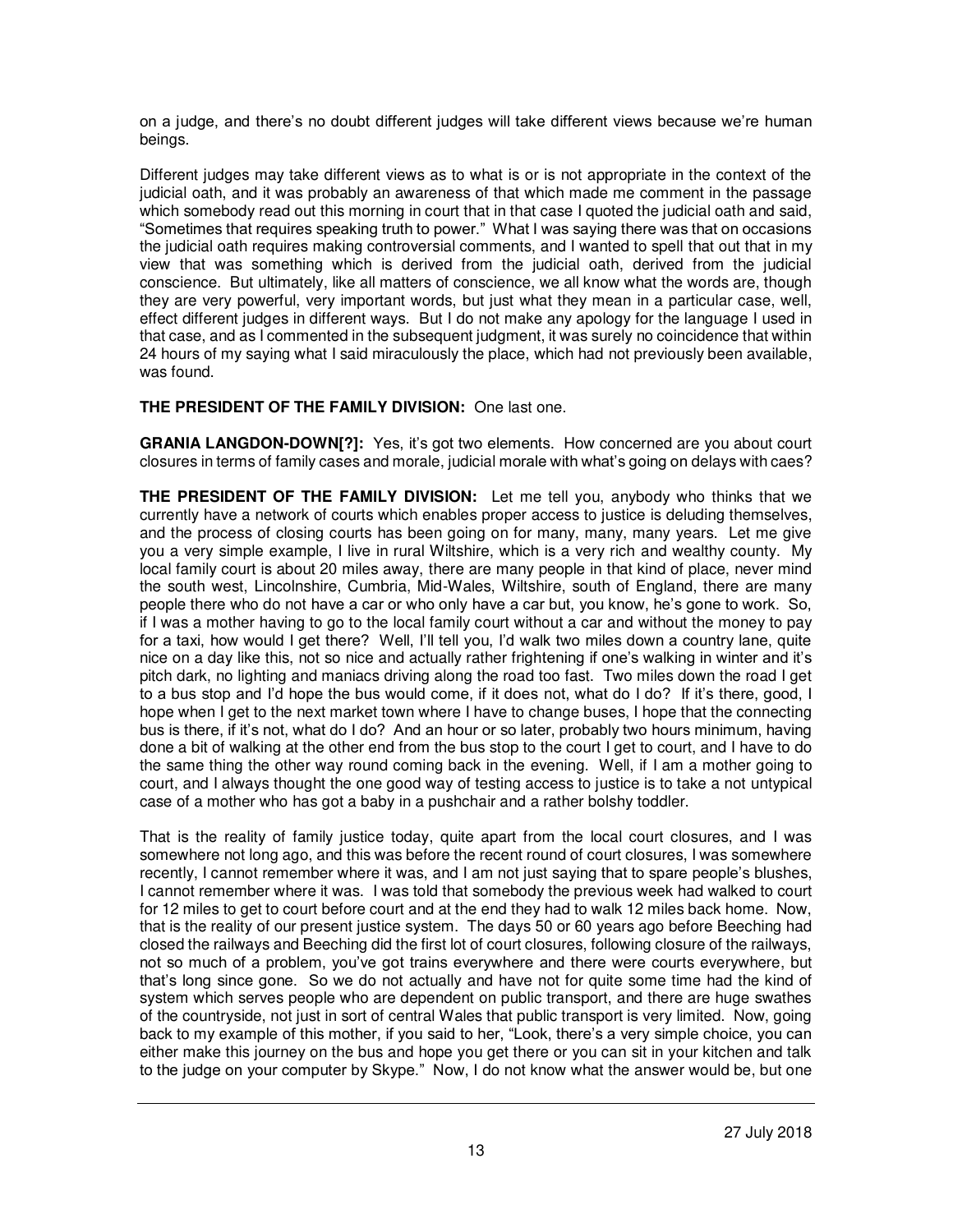of the things which worries me is we have not actually asked people the answer to this. We have not actually gone out and asked what in the ghastly language we have to use, our customers, the litigants, what they'd actually prefer. Now, I do not know, and I am quite willing to be told, "Well, actually, I'd rather walk the 12 miles to get to court to see a real judge than talk to the judge by Skype. But we do not ask, I think we should ask, and I would not be at all surprised to discover that significant numbers of people would be saying, "Well, actually it's a complete no-brainer, of course I do not want to go to court, I'd rather do it by Skype."

Now, that's a rather roundabout way of saying that we cannot just talk about court closures, I think the great tragedy of what's happening at the present, and this is the failure of the system to explain what we're doing, is people see the current round of court closures and the most recent round of announcements, was it two days ago, as simply the latest round of court closures in a process going back 50 or 60 years. It's not that, it's actually the first step in a complete rationalisation in the way we administer justice, and in particular replacing court buildings which are owned by the state with the use of other buildings, which we can hire ad-hoc when we need them or using electronic means. There's a real debate to be had there and different people have different views, there will be cases where you need to have physical contact with a judge, but why should we assume axiomatically that litigants all have to go and see the judge? Why should the judge not go and see the litigants? I've done it myself, I was sitting in Norwich yesterday because Norwich was more convenient for the litigants than sitting in London. In the Re X itself I sat in a place called, 'Kendal,' the court's now been closed, simply because it was more convenient for the litigants that I travelled to Kendal than all of them travel to London.

So, I do think we need to ask ourselves, and I've said this before and people think I am bonkers, when I was young one was familiar with huge vans going around the countryside, and one was the mobile library and the other, which was a similar size, was the mobile x-ray unit when TB was a big problem in this country. Well, why do not we use that kind of pantechnicon as a mobile court? It sounds bonkers, but it only sounds bonkers because we think of a court as being somewhere like this or a great thing with a royal coat of arms, but if we're serious about talking about access to justice just to put in terms of court closures, I am not getting at you, but it's an artificially narrow way of looking at it, and I think we have to have a much more holistic view. Do we need to keep the existing bricks and mortar? Should we be hiring in bricks and mortar when we need it? We do not keep a court, if the court utilisation is one day a week, two days a month, we shut the court. Well, why isn't the answer to say, "Well, we cannot keep the court going there but we do need a judge going to wherever it is one day a week, find a room in the local council offices," or something?

So, I think there are all sorts of ways in which we could think about this, and the old fashioned idea that we have to have courts, which are all grand edifices owned by the state when there utilisation is astonishingly low, we should be much more flexible and adventurous in our thinking, we should be thinking about using office accommodation, other facilities which are available in many, many places. Seriously, I think we should be thinking in some parts of having mobile courts, in mid-Wales, for example, why do not we do it? And we should be thinking much more about IT. And one of the sadnesses from my point of view is we're not really thinking about this in a holistic way, and that one of the consequences is that what was [now seriously? 01:14:25] simply seen as the latest round of court closures in the process going back to the year dot.

Just to illustrate the thing, one of the first cases I ever did in the bar in 1972 was in the Malmesbury County Court, and the Malmesbury County Court existed in those days, it was a sort of one day a month court. It actually sat in the village hall and the judge sat up on the stage and we all sat down in what would have been the orchestra pit in a posher hall, and it worked very well, and it was closed about six months later, like most of the other courts. So, the network has been being reduced for decades, and it's actually long since gone beyond the point in which we've got proper coverage in terms of the existing bricks and mortar. So, I caused shock horror, if newspapers still keep cuttings like this, and Steve will have this in his cuttings library, I caused shock and horror two